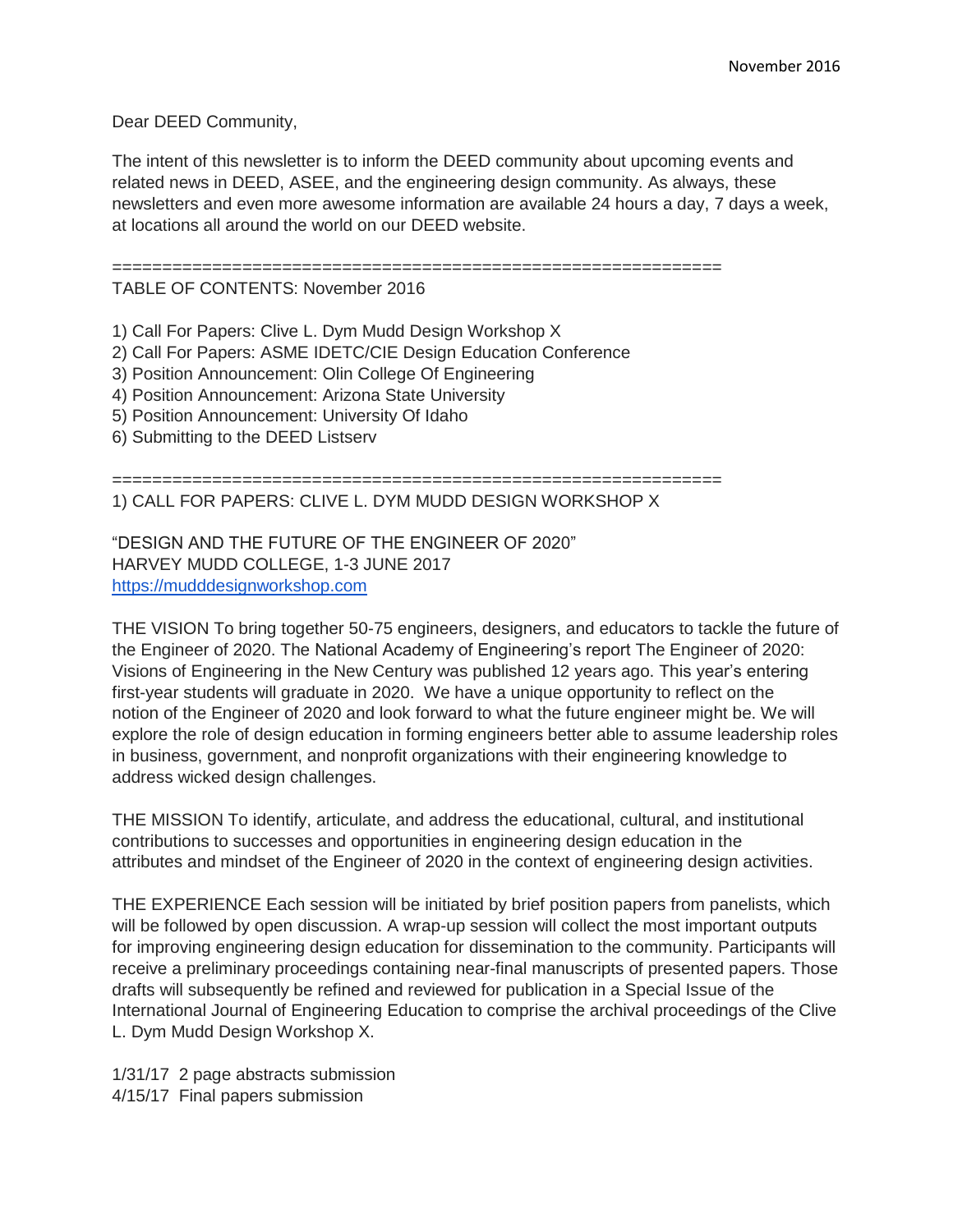#### ============================================================= 2) CALL FOR PAPERS: ASME IDETC/CIE DESIGN EDUCATION CONFERENCE

The Design Education Committee welcomes papers from all areas of engineering design education research related to mechanical and engineering systems and computers and information in engineering, including but not limited to research methods in engineering design education, engineering design and design education assessment, proven best practices in engineering design, the integration of engineering design with industry, enhancing professional skills in the undergraduate curriculum, capstone and design education in the undergraduate curriculum, design education in the graduate curriculum, classroom experiments with design practices, and fabrication and making in design education. Short papers are invited on innovative approaches to engineering design education.

The 13th International Conference on Design Education (DEC) is part of the ASME 2107 International Design Engineering Technical Conferences (IDETC) and Computers and Information Engineering (CIE) Conference which will take place during August 6-9, 2017 in Cleveland, OH.

2/10/17 - Draft paper submission 4/7/17 - Final paper submission 8/9/17 - Conference in Cleveland, OH <http://www.asme.org/events/idetccie>

#### =============================================================

#### 3) POSITION ANNOUNCEMENT: OLIN COLLEGE OF ENGINEERING

Olin College of Engineering, located in the greater Boston area in Needham, MA, seeks applications from enthusiastic faculty candidates at all ranks who are passionate about having an impact in the world and educating the next generation of engineering innovators. We have an open search for all areas relevant to our mission and targeted searches in the broadly defined areas of **entrepreneurship and computer science / software engineering / computational science and engineering**. Olin is committed to an inclusive and diverse environment, and we strongly encourage individuals from historically underrepresented communities and women to apply. We also encourage applicants to apply by December 5, 2016, and applications will be considered as they are received. Please see [www.olin.edu/search](http://www.olin.edu/search) for information on the application process.

# 4) POSITION ANNOUNCEMENT: ARIZONA STATE UNIVERSITY

=============================================================

The Polytechnic School in the Ira A. Fulton Schools of Engineering at Arizona State University seeks applicants for an **open-rank tenure-track/tenured faculty position in engineering education**.

The Polytechnic School, one of six schools in the Ira A. Fulton Schools of Engineering, has a vibrant engineering education research community. We have a growing critical mass of engineering education researchers, and would like to expand our expertise by adding faculty to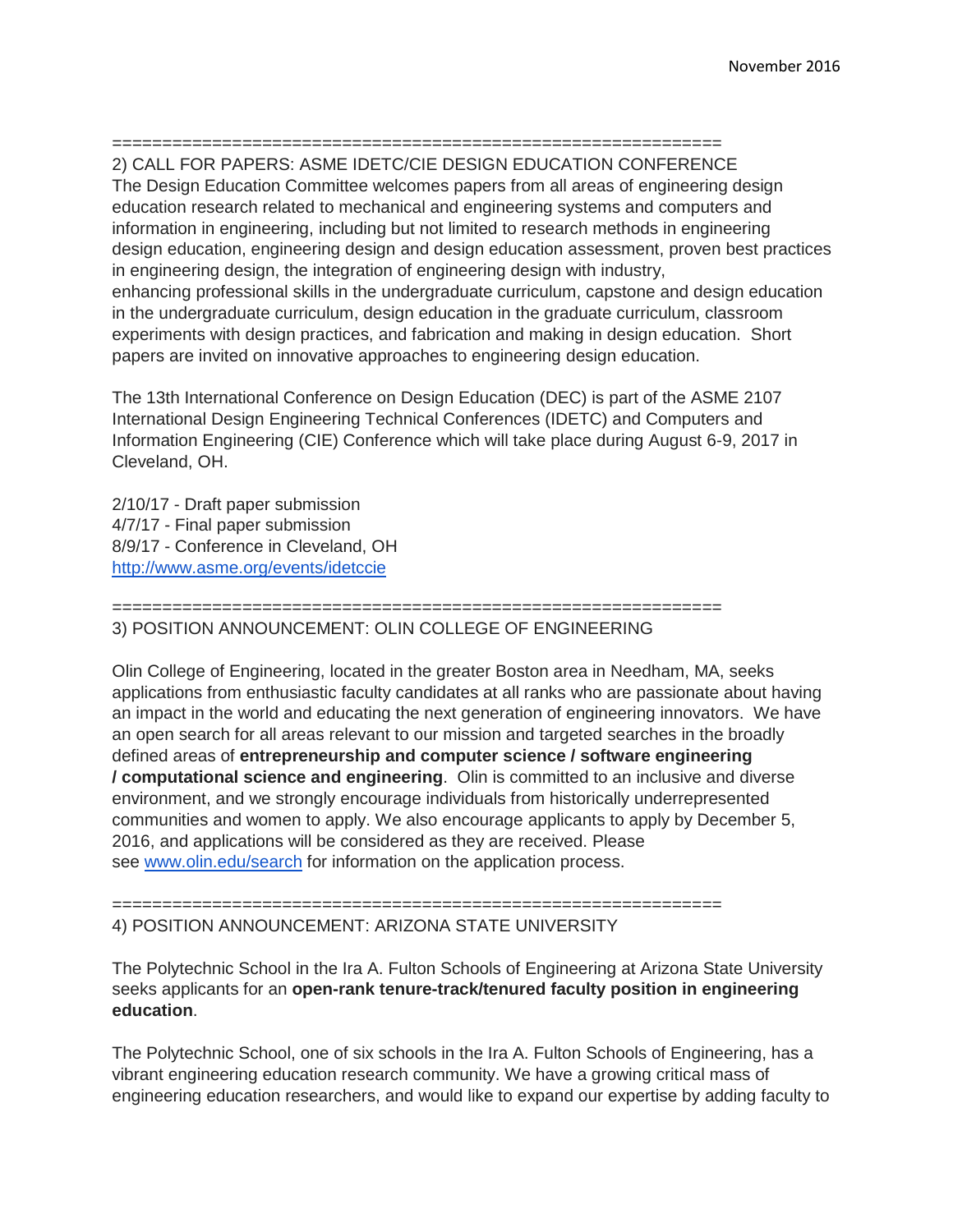support our innovative approach to undergraduate education as well as advance our newly established Ph.D. program in Engineering Education Systems and Design.

Specific areas of interest include, but are not limited to:

- Increasing the participation and retention of underrepresented groups
- Global/international context of engineering / engineering education
- The application of learner analytics/data mining to engineering education problems
- Entrepreneurship in engineering education

Candidates with cross-cutting research interests are particularly encouraged to apply. We seek applicants who will contribute to our academic programs, promote transdisciplinary teaching and research, and help the University to achieve its aspirations, including enabling student success, transforming society, valuing entrepreneurship, and conducting use-inspired research. Faculty members in the Fulton Schools of Engineering are expected to develop an internationally recognized and externally funded research program, adopt effective pedagogical practices in the development and delivery of graduate and undergraduate courses, advise both undergraduate and graduate student research and projects, and undertake service activities.

For more information and to apply, please see the full announcement at: <https://engineering.asu.edu/hiring/engineering-education-11731/>

#### =============================================================

## 5) POSITION ANNOUNCEMENT: UNIVERSITY OF IDAHO

The Mechanical Engineering Department at the University of Idaho invites applications for a t**enure-track faculty position at the rank of Assistant or Associate Professor with expertise and experience in design** beginning in the fall of 2017. Applicants must have an earned PhD in mechanical engineering or a closely related field, preferably with an emphasis on product design, manufacturing, innovation, and/or design pedagogy. The successful candidate must have potential to develop a strongly funded program through collaboration with regional and national industries, and interdisciplinary efforts with departments within the College of Engineering, the College of Business, and/or the College of Art/Architecture. Vision and leadership among faculty/staff involved in a nationally acclaimed multi-disciplinary senior design program is also integral to this position. For more information about this position, please explore the listing at <https://uidaho.peopleadmin.com/postings/15865> or contact Steve Beyerlein, chair of Mechanical Engineering [\(sbeyer@uidaho.edu\)](mailto:sbeyer@uidaho.edu).

=============================================================

#### 6) Submitting to the DEED Listserv

To submit an item to the InDEED newsletter, please prepare a short description (no more than 2 paragraphs) including any relevant URLs (in explicit form, not as hyperlinks), deadlines and contact information.

Putting the words "DEED newsletter" in the subject will help make sure your submission makes it in the email.